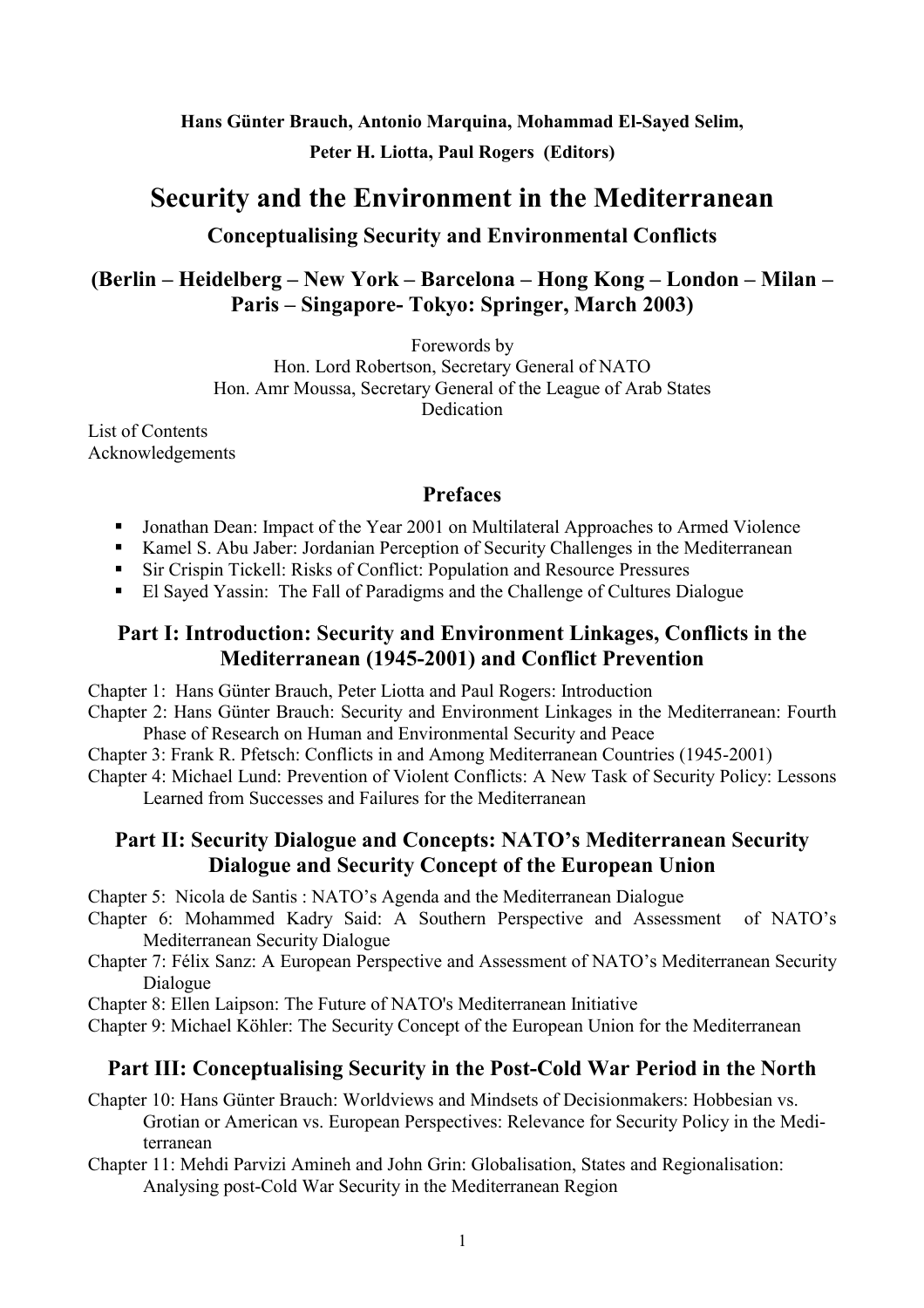- Chapter 12: Bjørn Møller: National, Societal and Human Security: A Case Study of the Israel-Palestine Conflict
- Chapter 13: Czeslaw Mesjasz: Economic and Financial Globalisation: Its Consequences for Security in the Early  $21<sup>st</sup>$  Century
- Chapter 14: P. H. Liotta: Military and Environmental Security: Revisiting the Concepts in the Euro-Mediterranean
- Chapter 15: Antonio Marquina: From Cooperative Security to Security Partnership in the Mediterranean

#### Part IV: **Conceptualising Security in the Post-Cold War Period in the South**

Chapter 16: Bechir Chourou: Conceptualisations of Security: A Perspective from the Maghreb

- Chapter 17: Mohammad El-Sayed Selim: Conceptualising Security by Arab Mashreq Countries
- Chapter 18: Mustafa Aydin: Conceptualising of Security in Turkey
- Chapter 19: Ephraim Kam: Conceptualising Security in Israel

#### **Part V: Security Challenges in the Euro-Mediterranean Region**

- Chapter 20: Hans Günter Brauch: National Missile Defence Programmes and Debates in the United States: An Assessment
- Chapter 21: Vicente Garrido Rebolledo and Belén Lara Fernández : Is there a Missile Threat for Europe? Justifications for a European Missile Defence in Europe and in the Mediterranean
- Chapter 22: Alessandro Politi: Soft Security Challenges: Terrorism and Organised Crime The Open Agenda
- Chapter 23: Catherine Wihtol de Wenden: Migration as an International and Domestic Security Issue

#### **Part VI: Security for the Mediterranean Region**

Chapter 24: Stacy D. VanDeveer: Environmental Security: Conceptual Contestation and Empirical Relevance in the Mediterranean

Chapter 25: Colin H. Kahl: The Political Ecology of Violence: Lessons for the Mediterranean Chapter 26: Nils Petter Gleditsch: Environmental Conflict: Neomalthusians vs. Cornucopians

### **Part VII: Environmental Consequences of Wars in the Mediterranean (1940- 2000)**

- Chapter 27: Hans Günter Brauch: Impact of Wars on the Environment in International Law: Introduction and Survey of Case Studies
- Chapter 28: Mohammed Kadry Said: Landmines from External Powers in World War II at El Alamein in Egypt
- Chapter 29: Arthurs H.Westing: Environmental Dimension of the Gulf War of 1991

Chapter 30: Pekka Haavisto: Environmental Consequences of the Wars in the Balkans

- Chapter 31: Robin Twite: A Question of Priorities: Adverse Effects of the Israeli Palestinian Conflict on the Environment of the Region Over the Last Decade
- Chapter 32: Hiroshi Oka: Activities of the Multilateral Environmental Working Group in the Middle East Peace Process

#### **Part VIII: Population Growth and Climate Change in the Mediterranean**

Chapter 33: Hania Zlotnik: The Population of the Mediterranean Region During 1950 –2000

Chapter 34: Hans-Jürgen Bolle: Climate and Climate History of the Mediterranean Basin

Chapter 35: Dimitri Georgas: Impacts of Climate Changes and Sea Level Rise on the Mediterranean Coastal Zone